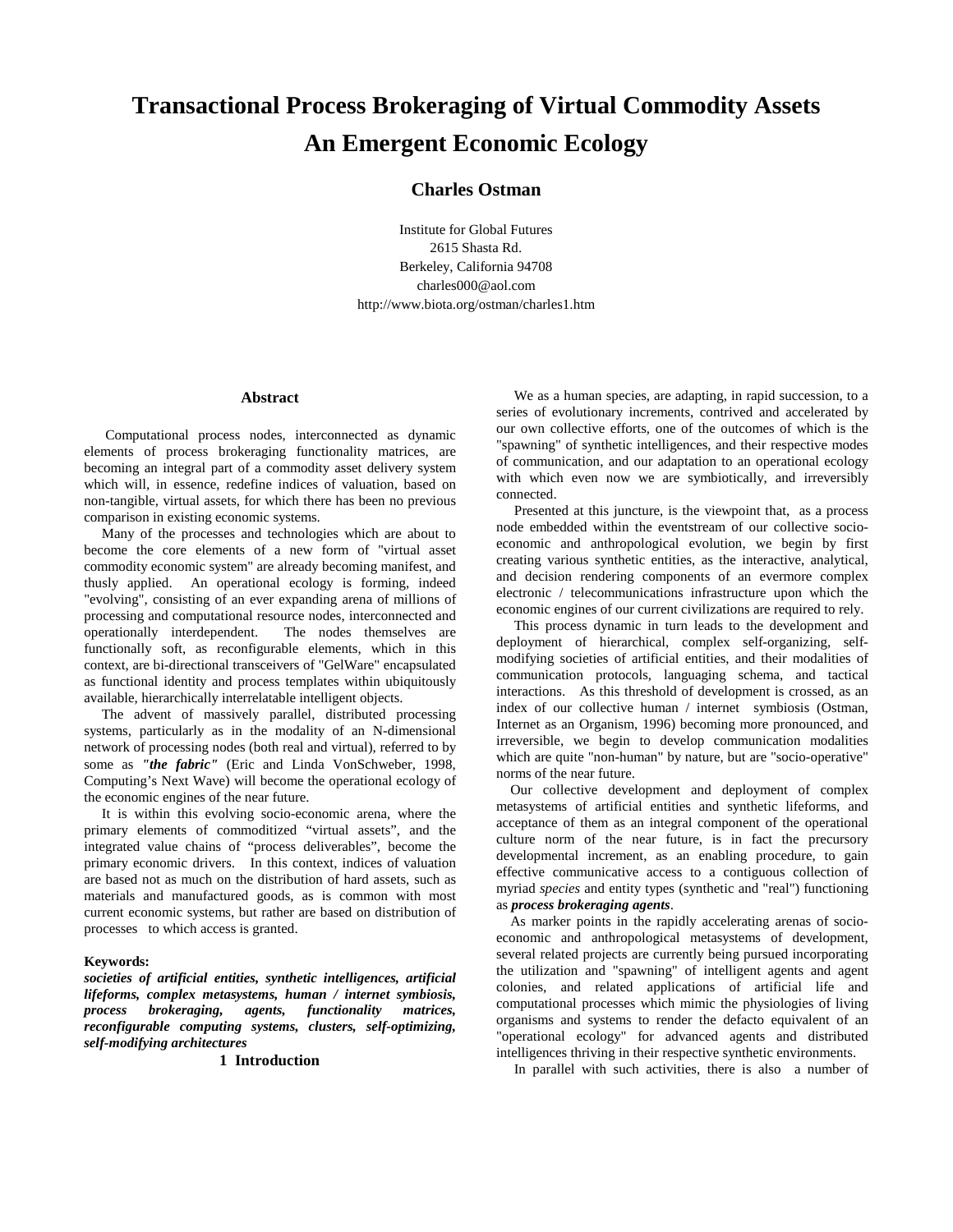development projects focussed on the creation of the next generation of "virtual humans", as per "smart avatars" which are the audio / visual front-end interactive interfaces for intelligent agent engines, and various applications which could benefit from such "psycho-ergonomic enhancement".

The result is the defacto equivalent of experiential tele-existence streaming as one of the process brokeraged commodities inherent in the operational ecology of synthetic environments, and the "entities" which reside in them (both virtual and real).

 Reconfigurable processor & system components are a key element of this emergent ecology, both at the user side, consisting of "intelligent" bi-directional media / process brokeraging appliances, and at the other end of this value chain, the scalable, massively parallel computational / routing engines.

 The term *"GelWare"* (Ostman, 1998, Telecommunications - Reconfigurable Computing Meets Telecom: Gelware and Beyond) is used to describe the core "element" of this operational ecology, in that the primary valuation embedded into this ecology is as much dependant on the reconfigurable functional identities of the components in the system as the actual system hardware components themselves. The functional identity modules are themselves *soft entities* which are brokeraged, as intelligent objects, serving as interdependent process templates.

 Such templates are downloaded into a reconfigurable system component, the functional identity of which is perpetually in a potential state of flux until being temporarily redefined by the invocation of a requested, brokeraged process template.

 Indeed, in this environment, in which intelligent objects are brokeraged and bi-directionally dispensed as requested, via a CORBA (Common Object Request Broker Architecture), or similar type of transactional environment, many thousands, if not millions of process nodes (virtual and real) are contiguously interconnected and dynamically available as a ubiquitous resource.

 Processes which are thusly invoked in this environment are not merely confined to a specific application, as in a "software" task, but are also potentially capable of reconfiguring the functional and operational identity of any node which is available as a cooperative entity in this environment.

 Hence, the definitional boundaries between "hard" and "soft" process elements in this operational ecology become diffuse, i.e., the term "GelWare". In this context, process modalities can brokeraged to or from any node to any other node or nodal cluster, as a bi-directional commodity, the valuation of which becomes manifest at the moment of inception of a particular process and functional identity template.

 Potentially, an economic model emerges in which any individual's bi-directional media / process brokeraging appliance can either be utilized strictly as an access portal into this operational ecology, or as a bi-directional resource node, where the individual can allow their own personal computational capacity to become a "resource node", and receive compensatory value therefrom.

 Furthermore, reconfigurable logic / process components lend themselves as very effective "platforms" for instigating computational processes which mimic the physiologies of living organisms and systems, particularly in the arenas of evolutionary and genetic algorithms. This is very relevant in the domain of self-organizing, self-optimizing routing systems, evolvable neural networks, and a plethora of related processes.

The synergistically interrelated combination of reconfigurable

system components and routing interconnects eventually become the "spawning grounds" of meta-scale artificial lifeform systems, evolving as a collective of operational xenomorphs, flourishing in the defacto equivalent of an operational ecology to which we, the human species, develops a form of symbiosis.



Fig. 1

# **2. Primary Elements of a Process Brokeraging Architecture System**

#### **2.1 Operational Requirements and Imperatives**

 Process brokeraging, as an operational paradigm for providing commoditized virtual assets as "process deliverables", does require the development and maintenance of core elements upon which the overall system health is directly reliant.

 Fig 1 indicates two specific domains upon which process brokeraging architecture integrity is directly reliant upon: technology, and infrastructure.

 Each of these domains can be assessed in terms of three primary vectors, coordinate locations in which, as interpreted as a ratiometric measurement nodes, can provide a methodology for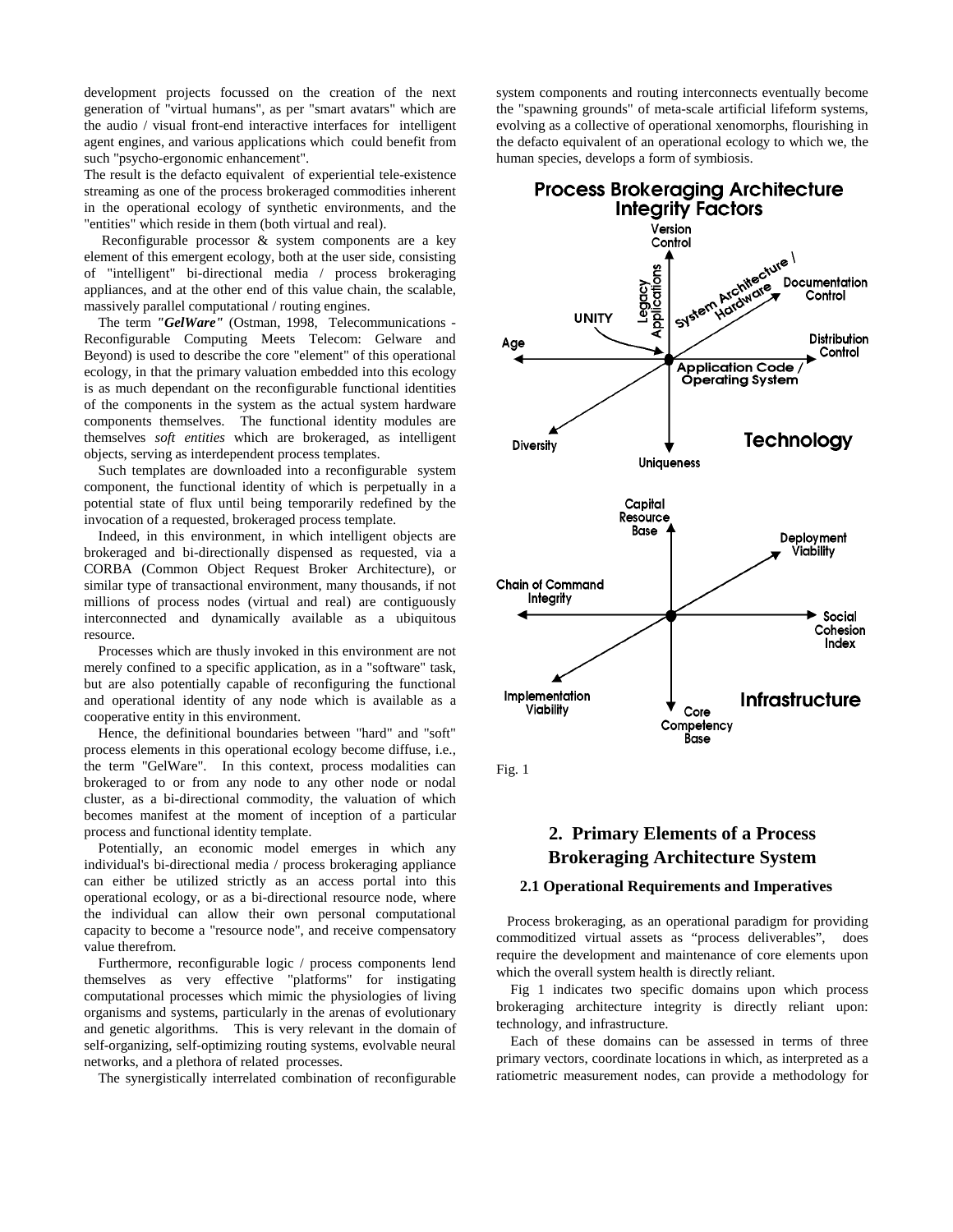codifying a "relative integrity" value of a system status in transition.

 As the transition toward a process brokeraging architecture driven economy is already a measurable phenomena in progress, existing core technologies upon which this system relies are themselves in a state of transition.

 Legacy applications, operating as large to metascale data, knowledge, and process management systems, are juxtaposed upon a dichotomy in which IP (Intellectual Property) resource valuation is based on uniqueness, as per those developed and maintained by specific process commodity resource providers, and the ability to maintain and track version control over evermore complex system architectures. As these metascale systems continue to evolve, operational resource allocation and distribution strategies are transnational, indeed global, in scale, embedded into a combinatorial resource matrix of computational, storage, and communication interconnection resources comprised of "process nodes", both virtual and real, in which application version control becomes an extraordinarily challenging (and cost impacting) operational overhead load.

 System architectures are similarly challenged, as they are juxtaposed upon a dichotomy between diversity, as in the ability to address ever expanding variations in perceived market needs, and documentation control, in which a ubiquitous set of standards and technical reference materials can be maintained, and are current at every node in this value chain.

 Application code and operating systems, as the third vector plotted within the technology domain, are challenged by the dichotomy of age, and distribution control. This is a subtle, yet crucial operational imperative, in which the lifetime of viability between version increments of software and gelware modalities continue to shrink inward, but the complexity of maintaining consistency over outwardly expanding system architectures continues to increase.

 The "perfect model" thusly applied would be represented as the unity nexus point, at the nodal cusp where all three vectors intersect. Though such a perfect model is only a theoretical norm, and not one which is actually possible, or even necessarily critical as a state of operations maintained in perpetuity in a contiguously transitory, and volatile environment, it does provide a theoretical condition set, as a focal point which should guide policy and operational imperatives.

 Infrastructure integrity is represented by three primary vectors, which are actually subdivided into a dualistic "goal set" per each vector. Social cohesion indices, as defined by the measurement of how "well" a societal system can continue to operate in conditions which are increasingly complex, and order versus chaos ratiometrics are accelerating toward a chaotic state, are a direct byproduct of the chain of command integrity maintained throughout the system hierarchy. This chain of command itself may consist of entities both real (human) and synthetic (intelligent agents and "autonomous sentients"). Indeed, as system complexity increases, and the prevalence towards chaos becomes an artifact of even minimal operational capacity being maintained in such a realm, the inception of communities of agent entities for the maintenance of social cohesion index standards will become an absolute necessity.

 Capital resource base, by traditional standards of measurement, would represent actual cash or implied currency resources within immediate access. More recently, however, implied currency resources have in fact become ever more ephemeral of a valuation index, based not upon actual available resources, but upon debt leveraged implied resources.

 An emergent valuation system is becoming manifest, based upon the *fiduciary carrying capacity* of implied resource allocation, upon which the comparative reference points of relative valuation are in a perpetual state of flux. This forces, therefore, a valuation index based evermore prevalently upon the core competency base of the virtual assets, as in the *process assets,* of the system hierarchy.

 The third, subdivided vector in the infrastructure integrity modeling schema is a viability quotient, established as a gradient between implementation, and deployment. Again, in a truly perfect (though impossible) model, these last two criteria would be perfectly matched, and always at maximum potential value at any given point in time.



Fig 2.

## **2.2 Fiduciary Carrying Capacity of Information and Process Based Currency Systems**

Fig 2 provides a visualization of major trend vectors, as an interrelational interpretation of territorial orientation and industry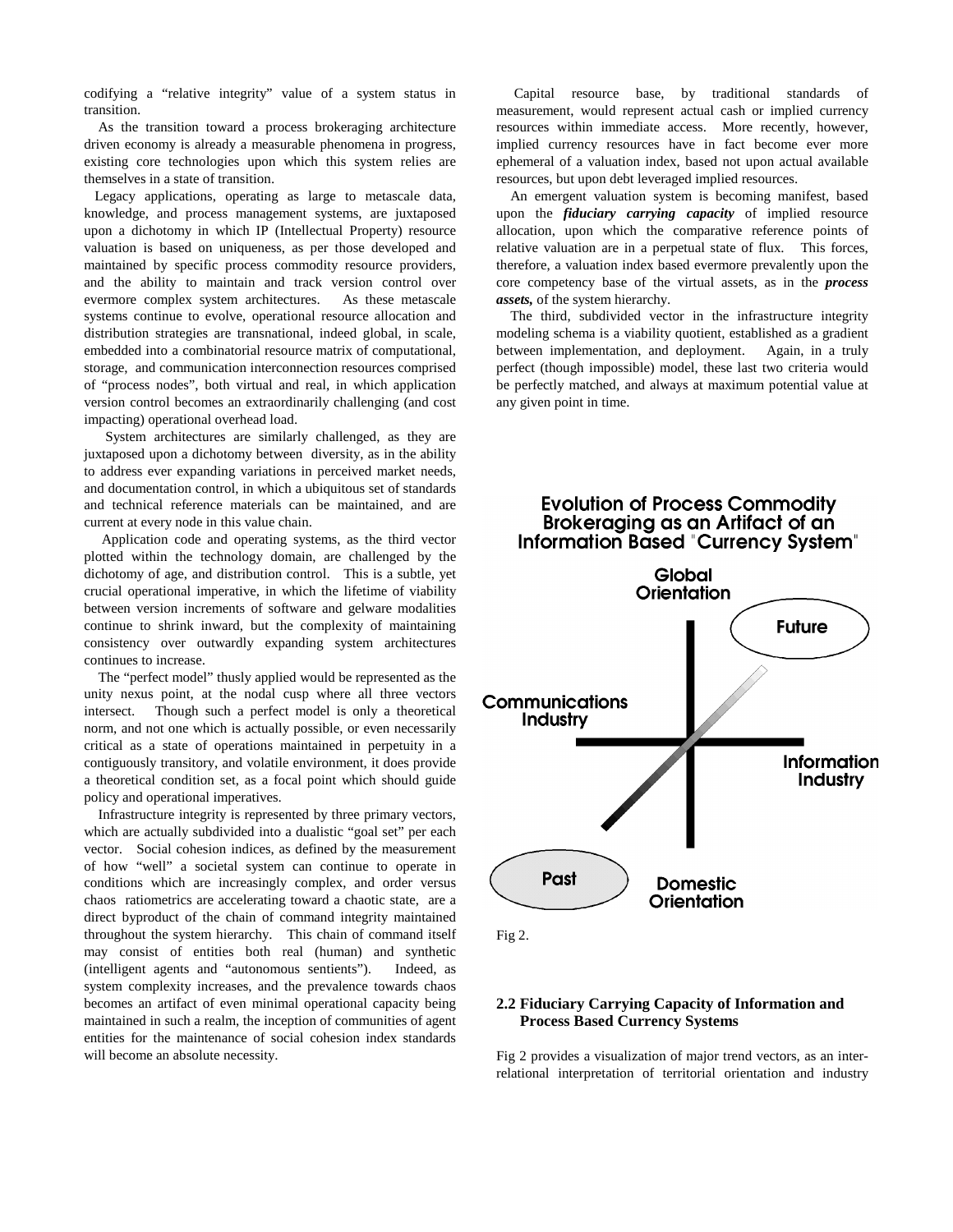transition mapped against time. At present, the nodal juncture cusp of the three indicated vectors is temporally at present, at the transitional threshold from the communications industries migrating toward the realm of information / knowledge / process industries, and the territorial orientation of such enterprises (and the economic system substrates thusly evolved) transitioning from domestic / regional to global, and ubiquitous in scale.

 In this evolving *economic ecology* , new fiduciary instruments, the carrying capacity of which will be established by the implied valuation of the "virtual asset commodity" index of their inception, will evolve into a defacto form of operational currency.

 Currency trading systems, and highly complex valuation idices based on evermore transitory, and volatile fluctuations in global intra-currency referencing calculations, often referred to as derivatives, are trending towards a realm of complexity and chaotic attributes which are challenging the very viability of current currency valuation systems. Currency has always been viewed as a form of "promissory note", whether implied by physical devices such as paper, or coin as static value transfer devices, or dynamic, as in "plastic", i.e., cards from which debentures or credit values could be issued on demand via an electronic transaction brokeraging process.



# **Operational Criteria Nexus Point Domain Strategy - Time - Policy**

## Fig 3

Mapped against this legally sanctioned methodology of implied value transfer, based upon the fiduciary carrying capacity of the instrument in question, has been the defacto implied valuation of commodity assets (virtual and real) upon which a momentary fiduciary carrying capacity could be referenced at a given moment in time. This momentary, temporally defined status of valuation, and therefore implied fiduciary carrying capacity of a commodity resource is usually referenced by it's trading potential, in what is now a global scale market environment in a near realtime negotiation environment.

#### **2.3 Sovereign Knowledge Domains as a Virtual Commodity Asset Valuation Mechanism**

 A hybrid of this form of implied valuation indexing scheme is represented in the arena of information itself becoming a form of currency. Proprietary information resources, which are recognizable as the IP (intellectual property) resource base of any operational entity thriving in the economic eclogues of the current world, are often capitalized by the securing of such resources in the form of legally recognized "protection vessels", as in the form of patents, copyrights, and so on.

 In the evermore transitory, ephemeral realm of emergent economic environments in which valuation indices are becoming dependant upon process access, as opposed to singularly dependant on distributed "hard asset" products, lifetime of information, and therefore, knowledge resources is also compressing into ever shrinking temporal domains. Traditional patenting procedures, which may often entail years of development and finalization before being granted to the petitioners of such, are now actually crossing a threshold in many instances where the timeline for implementation exceeds the actual lifetime before obsolescence factor of the potential products emanating therefrom. In that context, as the transition towards process brokeraging as commodity asset becomes manifest as a primary element in emergent economic ecologies, the relevancy of "traditional" patenting and related procedures becomes ever less relevant, transitioning toward a valuation indexing system based on *sovereign knowledge domains.*

 This trend toward establishing a criteria for a hybrid currency referencing system, is based not necessarily on the purportedly stationary valuation of static currency instruments, nor in the other extreme end of the spectrum of commodities which are in a perpetual state of momentary flux as an artifact of global trading activities on a moment to moment basis. IP resource, as an implied valuation vector of an economic entity, is not an openly tradable commodity, nor is a sanctioned form of currency with a (supposedly) fixed fiduciary carrying capacity . It does, however, represent the valuation potential of such an entity, particularly if capitalization of such an entity is based specifically on the interpreted valuation of the IP reosurce via the issuance of publicly tradable stock, the acquirement of investment capital, and so on. IP resource valuation, in this emergent realm, is no longer confined to the "protection vessels" or vehicles of containment represented by traditional means of patenting and copyrighting, but are trending toward the implementation of sovereign knowledge domains as a vehicle of valuation.

 The fiduciary carrying capacity of such sovereign knowledge domains therefore implies the potential of a hybrid valuation vehicle, the implementation of which in itself would become a component embedded within the manifold of a process brokeraging architecture based economic system.

# **3. Operational Criteria and Indices of Valuation**

# **3.1 Policy Imperatives – Strategy Implementation**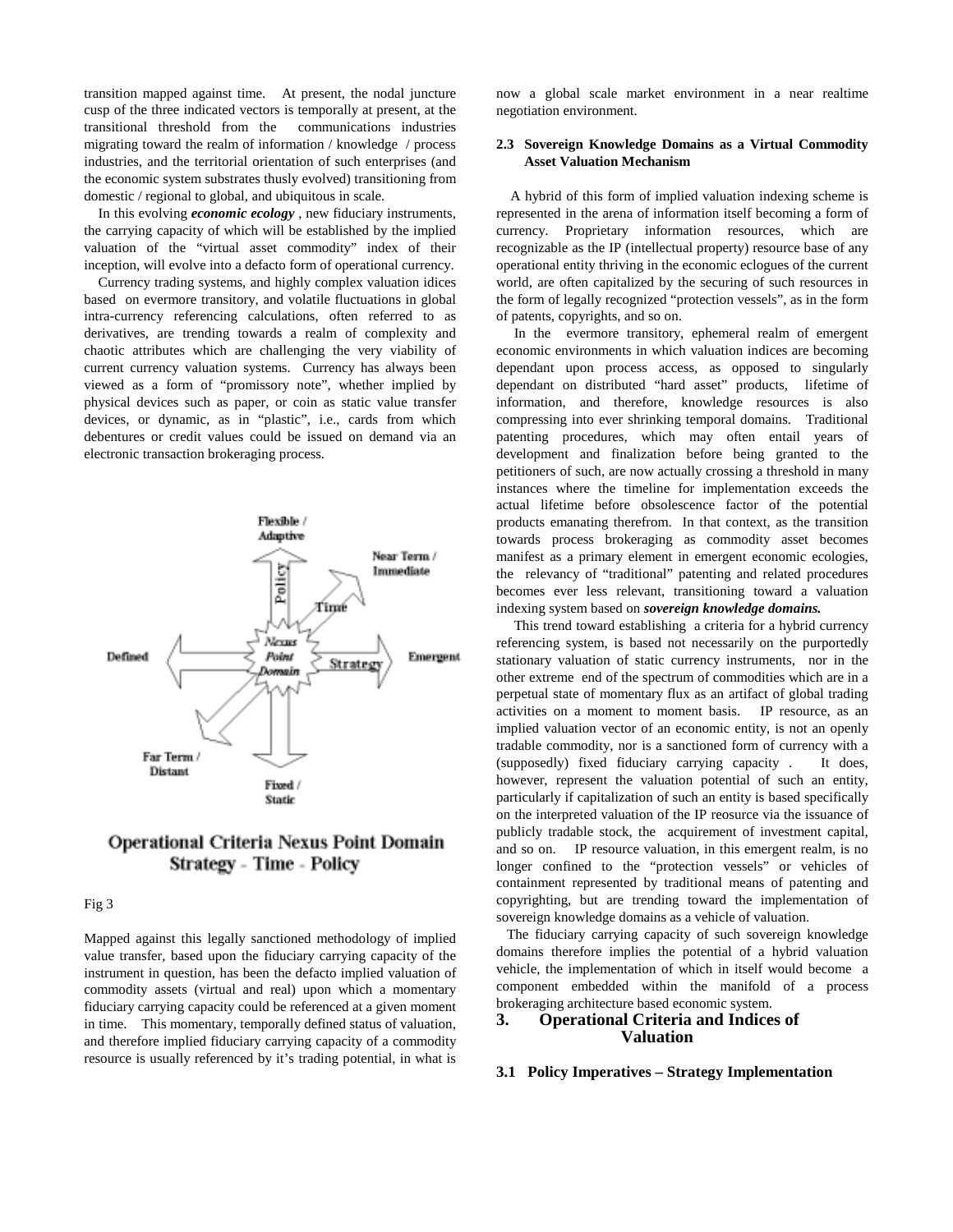Fig 3 suggests a methodology for plotting out a "nexus point" coordinate mapped against the vectors of strategy, time, and policy as would be primary indices of measurement for determining an operationally optimal domain within the framework of a virtual asset commodity based economic system, in which a process brokeraging architecture infrastructure was the environmental norm of such operations.

 As an evidentiary precursor to such trends already established, and indeed accelerating toward this realm of virtual assets, process deliverables, and the various attendant subcomponents of such a realm, attempts have been made to compare such a transitional process as it is occurring in terms of the fundamental forces of the universe, as in time, space, and mass (Davis and Meyer, 1998). Within the duration of this transition period, a phenomena of turbulence will (and already is) enter into a stage of turbulence, becoming more extreme, as a form of a *manifold of chaos* during this transitional phase, before a series of variants based upon the process brokeraging / virtual asset commodity economic systems settle into a relatively stable operational norm.

 As has been stated by the authors Davis and Meyer, "connectivity is eroding the pillars of the industrial era, destroying solutions that worked well for the unconnected industrial world. In its place is a new economic system based on intellectual capital and the law of increasing returns." The suggestion offered in their model is that the commodity of the highest value, based on inherent scarcity, is time. Time availability for the individual, the alliance entity, the corporate infrastructure which is in an ever accelerating state of change and internal reorganization.

 Plotted against the vector of time in the chart provided here, in terms of event horizon of encounter and / or duration of processes thusly invoked in this environment, the timeline / duration index ranges from relatively longterm (weeks, months, years) to essentially immediate, approaching realtime, instantaneous reaction space, are the vectors of policy and strategy. Strategy, having at one time been almost exclusively confined to the domains of long term, pre-determinate logical constructs based on the longevity of a given policy of operational imperatives, is trending towards emergent, reactionary selections of potential response option matrices being invoked in a contiguously changing, if not volatile environment. Thus, the imperatives of policy are driven towards a status of being adaptive and flexible, almost xenomorphic by nature.

 In this framework, the temporal domain continues to compress, and the complexity domain continues to expand, as is indicated by a process referred to here as the "convergence triad" (see Fig 4). The operational ecology of this emergent economic substrate system is physically manifest by the implementation of a global scale telecommunications infrastructure, and an ever increasing collection of computational resource nodes (virtual and real) bidirectionally interconnected to it, forming a form of infinitely scalable computing, and therefore, process brokeraging fabric.

Fig 4

 The phenomena of convergence, as defined in this model, indicates that process velocity increases toward the threshold of instantaneous, realtime transactional process brokeraging, where the timeline between perceived need and acquisition of implied "product" becomes instantaneous, compressing into a domain of temporal singularity. Inherent with a process brokeraging architecture modeled economy is an increasing trend toward "synergistic co-dependency" between available resources, process nodes, and interrelationships between the organizational entities (ranging from individuals to metascale infrastructures) which need to interact with each other on a near realtime basis to maintain operational integrity. The general concept of JIT (Just in Time) strategies, and the technologies utilized in the current realm of JIT manufacturing, distribution, and transaction, will be pushed to an even greater extreme of operational carrying capacity, where processes are in a constant state of acquisition, fetched from a resource base comprised of mostly virtual asset commodities, and in a constant state of change as an adaptive, evolutionary process manifold driven by the requirements of immediacy, and extremely granular (highly individualized) "product" constructs and deliverables. Mesh granularity, in this model, refers to the coupling factor, proximity and integration of which between all nodes, as bi-directional transactional processing nodal coordinates in which product and process, offering and acquisition, and exchange of "fiduciary instruments" of implied value, based upon a medium of currency exchange, the indices of valuation of which are "tied" to a virtual asset commodity economic system.

# **Global Telecommunications Infrastructure Process Brokeraging Convergence Triad**

- Global economic system substrate is a contextually  $\bullet$ interlinked process manifold
- Mesh granularity / coupling factor is increasing
- Telecommunications infrastrucuture and the computational resources connected to it form the equivilant of a "synthetic environment", in which the operational ecologies of the world's major economies flourish, or flounder.



**3.2 Process based commodities, "products", and elements of implied fiduciary value**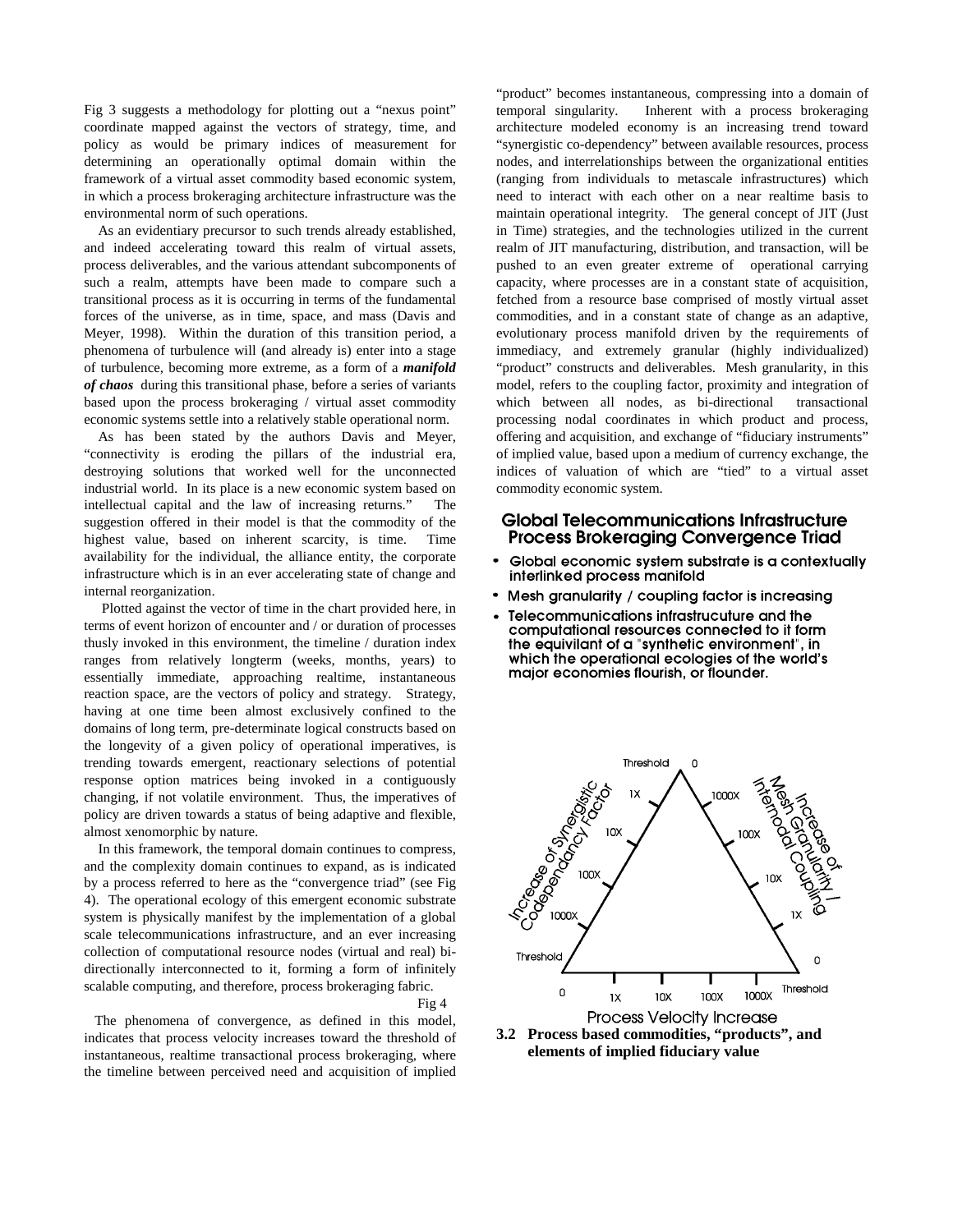Example "virtual commodity assets", as would be primary elements of a valuation indexing reference matrix in a process brokeraging architecture based economic system:

- Information sets and sovereign knowledge domains
- Decision rendering and distributed intelligence assets
- Combinatorial processing resources and process matrices
- Intelligent autonomous agents and synthetic sentience
- Resource management and process routing modalities
- Predictive and adaptive analysis tools and applications
- Modeling, synthesis, and infomatics related processes



#### Fig 5

The flow chart indicated in figure 5 provides an overview of the process cycles and interdependent component domains of a process brokeraging architecture system, in which the primary commodities of value are synergistically interrelated with the "product commodities", and the system itself. Human interaction, along with that of the intelligent agent entities which may be operating on their behalf, provide a contiguous event stream of input stimuli, which inherently shapes the knowledge topologies of self evolving knowledge systems. Self evolving machines, constructed from, or more accurately, *spawned and evolved* with computational algorithm modalities which mimic the physiologies of living systems, implemented on arrays of "soft" logic components, i.e., FPGA (field programmable gate array) and SPGA (system programmable gate array) elements, and populated with reconfigurable computational nodes and self-organizing routing interconnect sub-structures, are themselves affected by the contiguously modifying input stimuli streams, and conversely, provide a feedback path into the evolutionary dynamics of the self evolving knowledge domain thusly propagated.

 In such a realm, content features within the transactional "process packets" circulated throughout the system are not merely valuated as commodities within a provider / consumer resource distribution system, but the system itself also is enhanced, and accordingly the components embedded within are in a continual state of evolutionary modification, as a dynamic feature set of the entire value chain. This factor adds a new dimension of valuation potential to such commodities, and indeed, at certain system level integration threshold, the commodities of "product", "process", and "system" become symbiotically inseparable, and in terms of valuation, homogenous.

## **3.3 Agent entities and hierarchical colonies as organizational organelles within the fabric ecology**

 The system "health", or operational viability index, as a criteria for operational dexterity under difficult (if not relatively volatile, and unpredictable environmental fluctuations compressed into very short temporal domains), is dependant, at least in part, on the system's capacity to adapt and evolve alternative functional response strategies, even at the expense of nodal entities (virtual and real) and agent entity populations.

 The classic reference manual, "The Design of Intelligent Agents" (Jorg P. Muller, Springer-Verlag, 1996), provides a form of ecological, functional stratification model for a layering approach to multi-agent systems and their interrelational architectures. Though not an "exact match" for this implementation strategy, the overall hierarchical reference is a good model to examine for comparative reference. Cited are many examples throughout his text (recommended reading for anyone interested in delving into the domain of multi-agent system development history and trends), a particular infrastructure modality which does stand out as being specifically relevant here is the examination into "planning systems", and accordingly, the "planning layer" of applied agent hierarchies.

 This model provides a framework for establishing alternative agenting systems to be modeled upon, because the overall scheme is to devise strategic resolution alternatives to complex (and often, multi-threaded) process loops and "encountered phenomena" within a societal system of agent entities, as a methodology for extracting policy imperatives for future operations. Specific process layering and task allocation criteria serve as a general template upon which contiguously evolved, self-refining and optimizing models are established and "nurtured" for this particular implementation.

 In this context, an enormous amount of work has been performed by a variety of development groups to resolve multiagenting system architectures for two primary arenas of development:

*1) Physical systems* – the deployment of robots or robotic systems integrating sensor fusion, complex panoramic scene and sensory analysis, and assessment of a dynamic environment in which alternative reaction strategies need to be assessed, compared, and deployed (often with conditionalized knowledge threads extracted from accumulated "field exposure events" to modify adaptive knowledge base topologies)

*2) Virtual systems* – the deployment of "virtual" autonomous agents and agent colonies / hierarchies to seek out and consume experiential or "discovered" phenomena on a computing and / or telecommunications network, often for the purpose of organizing information sets and knowledge engineering applications, process negotiation and brokeraging purposes, or in optimizing operational complexity loads encountered during high throughput, massively parallel information or process management scenarios (the latter two are currently particularly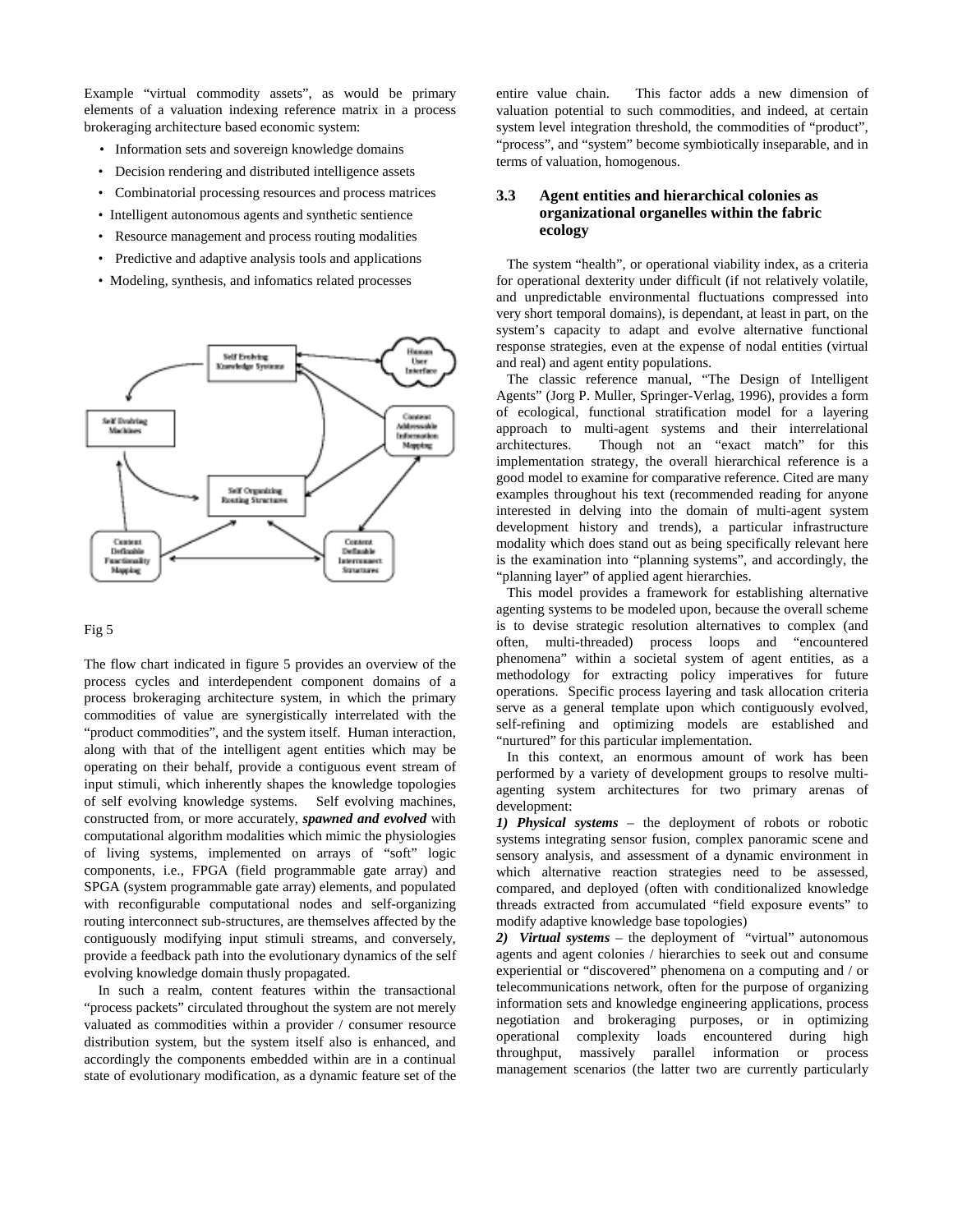prevalent in arenas such as financial market analysis and trading systems, risk assessment and modeling, complex systems modeling and control policy implementation, and a variety of strategic and tactical response related procedures).



## Fig 6

 As an example "node" of a computational, bi-directional process brokeraging resource fabric, figure 6 implies an agent hierarchy communication process modality, at the communications precondition reconditioning stages level within that hierarchy.

 A subtle, yet important feature of the emergent economic model based on a *fabric resource ecology* all nodes at least possess the option of brokeraging commodity resources to all other nodes within the system, in which case, autonomous agent entities will be increasingly relied upon for the task(s) of evaluation, selection, and comparative referencing (bargaining, in human terms) for commodity valuation and "acceptance" of transactional criteria.

 The human participants in this arena themselves are also, therefore, allowed the option of providing value, and therefore commoditizing, whatever computational or process resource capacity they themselves, or their brokeraging agent representatives, may wish to provide as a bi-directional resource node within the fabric.

#### **3.4 Example of a virtual asset commodity resource from a "fabric" resource ecology, populated with a hierarchical agent colonies / subspecies systems**

 Figure 8 indicates an operational resource, output product, and goal implementation reference matrix, adapted to provide, in this example, the ultimate goal objective of an optimized near realtime nodal interconnect routing architecture implementation on a wide spectrum tactical wireless network.



First layer agent entity (hive colony member) supplying next increment agent entity (control agent), from which future control influence and process mechanisms can be established, in successive layering agent hierarchy

Fig 7

 The above stated "ultimate goal" to be extracted from this example utilizes a layered approach to the deployment of definable "agent species" types, in the following categories arranged in order of entity complexity (simple to complex), temporal domain "reaction space" (near realtime implementation to longterm policy directive), and process domain (operational to evolutionary):

- 1) Hivelike Colony Agents
- 2) Control Agents
- 3) Brokeraging Agents
- 4) Planning Agents

 A series of vectors can be charted through this matrix, orthagonally or diagonally, to extrapolate a relative operational "nexus point" within an XYZ coordinate chart (see Fig 3), that can be assigned a relative quotient value as an approximation of strategy / time / policy influence or process factorials per each increment along these vector plots.

 The purpose of this assessment is to provide a relatively quick "charting method" for picking out key operational criteria in determining the system behavioral attributes, in which the "front line" operations (seek and acquire communication nodes) are relatively near realtime, performed by "simple", expendable hive agents with almost no intelligence, and very "primal" motivational instincts.

 At the other extreme of this domain are highly complex (planning) agents, which are longterm, (potentially infinite lifetime) entities, who are highly evolved over n-iterations of "relative existence" within an *operational ecology,* in which the overall ecological system viability is most dependant upon the "experiential knowledge" harvested from the front line hive agents, and conditionalized through the intermediate successive layers of agent entities – in this case, two additional layers consisting of control agents, and brokeraging agents.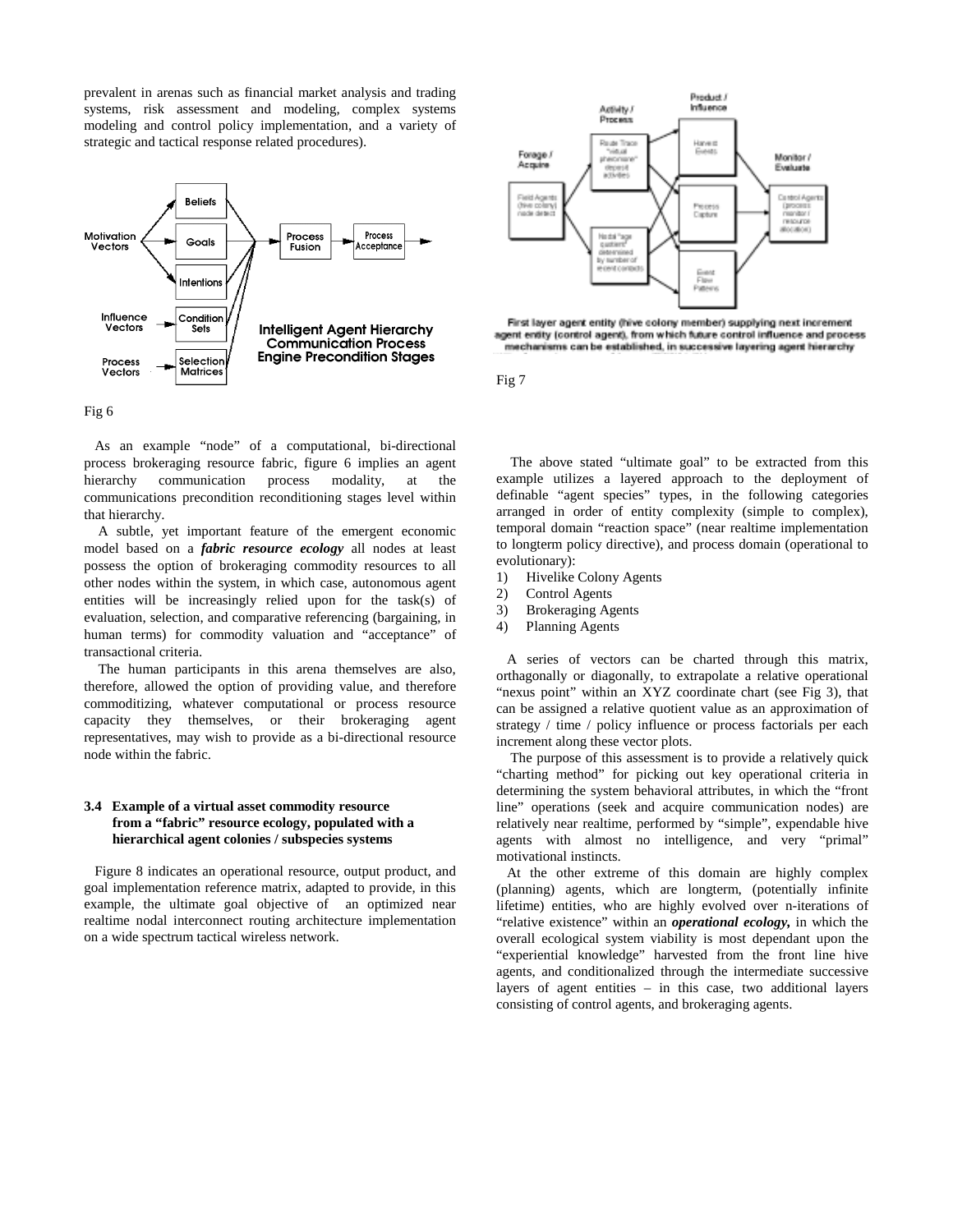

# Ultimate Goal Objective - Optimized Near Realtime Nodal Interconnect Routing Architecture Implementation on a Wide Spectrum Tactical Wireless Network

#### Fig 8

#### **3.5 Example system strategy and operational goals:**

- 1) The shortterm goals of this system are to yield extremely rapid detection and acquisition of a wide variety of nodal resources, and "mark them" with virtual pheromones which are the source coordinates for a tracing routine which a very large (and highly expendable) population base of a hive community can become collectively aware of, and inform the next "layer" of agents as an artifact of their activities
- 2) The midterm goals are to extract recognizable environmental feature sets, nodal variants as may be "cumulatively relevant" in such an operational ecology, and capture emergent behaviors demonstrated by the hive agents during their activities.
- 3) The longterm goals of the system are to establish an evolutionary eventstream of observed and behavioral phenomena, which provide influence (and potentially mutational) vectors implemented upon the preceding layers of agent entities, in this model, consisting of control and brokeraging agents, by the planning agents, which themselves are specifically evolutionary, and "infinite lifetime" duration by nature
- 4) The system goals, as an operational ecology, are thusly subdivided:
	- A) Provide the most robust, extremely fast, wide spectrum multinodal, mission critical wireless routing system that currently available or nearterm developable technologies are able to provide
	- B) Harvest the acquired "experiential knowledge" gathered during successive iterations of system operations to create a highly adaptive, contiguously evolving (and by implication, improving) system architecture.
	- C) Discover emergent behaviors and "operational ecology" characteristics which may not be available by other means, from which evermore robust, anticipatory analysis modeling and tactical response (and therefore, policy imperatives) can be derived and established for future developments in this application domain

An abbreviated schema (see figure 7) of the major components and implied process dynamics of first layer hive agents "feeding" the second layer of this type of hierarchical, multilayered system architecture reveals a basic "roadmap" of the activities, processes, products, and goals of the agents thusly embedded in this system. The foraging activities of the "hive agents" provides more than merely a dynamic data stream for routing optimization – it also